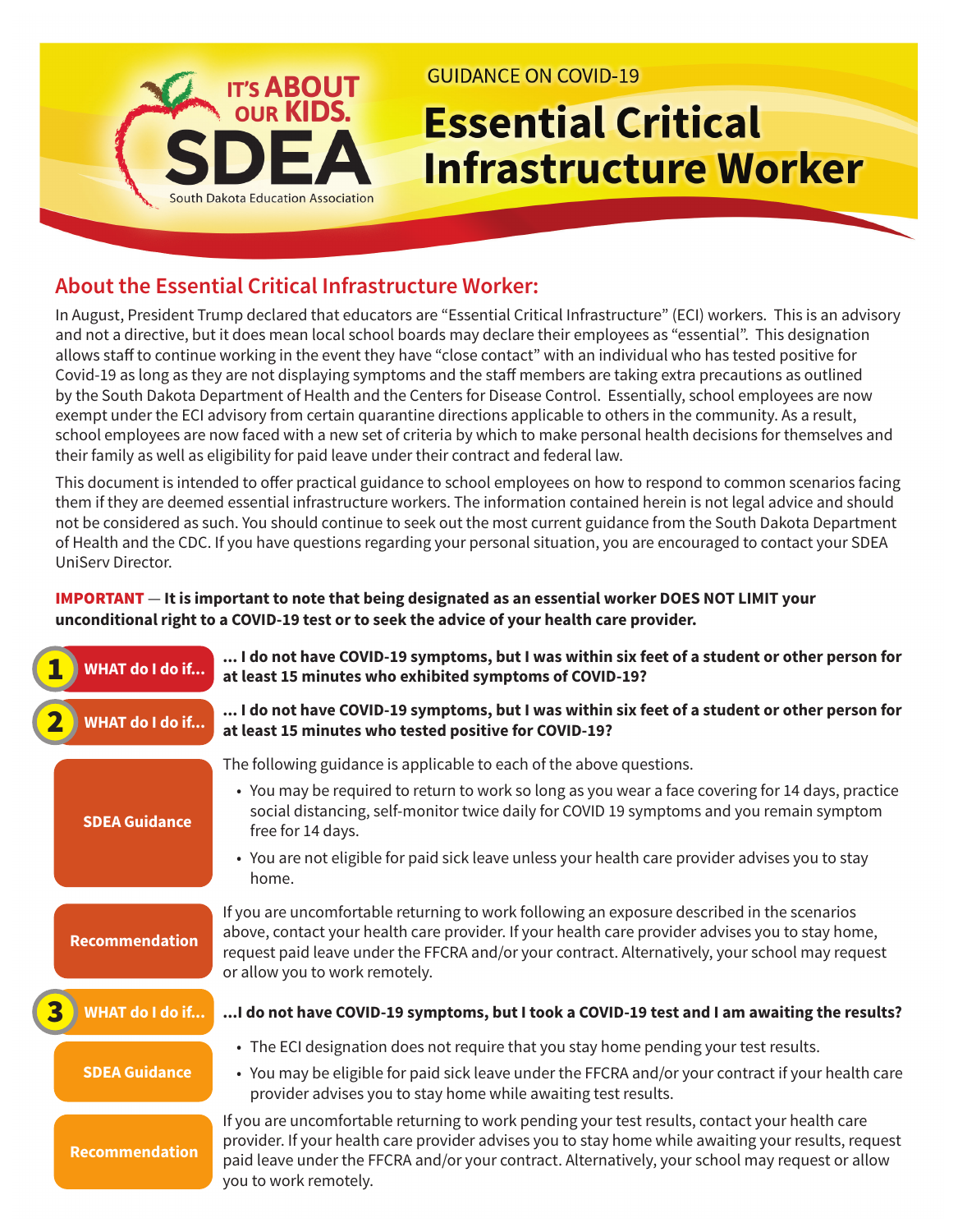## SDEA GUIDANCE ON COVID-19 **—** Essential Critical Infrastructure Worker

| <b>WHAT do I do if</b> | I do not have COVID-19 symptoms and have not tested positive for COVID-19, but I<br>am uncomfortable going to school due to my increased vulnerability to COVID-19?                                                                                                                                                                                 |
|------------------------|-----------------------------------------------------------------------------------------------------------------------------------------------------------------------------------------------------------------------------------------------------------------------------------------------------------------------------------------------------|
|                        | • The ECI designation does not address this scenario.                                                                                                                                                                                                                                                                                               |
| <b>SDEA Guidance</b>   | • You are not eligible for paid leave under the FFCRA based solely on a personal belief that<br>you are vulnerable to COVID-19. However, under federal regulations you may qualify for<br>paid leave under the FFCRA if your health care provider advises you to stay home based<br>on your vulnerability to COVID-19.                              |
| <b>Recommendation</b>  | Seek the advice of your health care provider. If your health care provider advises you to stay<br>home based on the belief that you are particularly vulnerable to COVID-19, request leave<br>under the FFCRA and/or your contract. Alternatively, your school may request or allow you<br>to work remotely.                                        |
| <b>WHAT do I do if</b> | I do not have COVID-19 symptoms, but I tested positive for COVID-19?                                                                                                                                                                                                                                                                                |
| <b>SDEA Guidance</b>   | • You must isolate for the duration of time as determined by the SDDOH following the<br>date of your positive test. This is usually ten days. You may discontinue isolation after<br>ten days if you did not develop symptoms. After a symptom free ten-day period, you<br>must practice social distancing and wear a mask covering for three days. |
|                        | • You may qualify for paid sick leave under the FFCRA and/or your contract while in<br>isolation.                                                                                                                                                                                                                                                   |
| <b>Recommendation</b>  | Immediately inform your employer of your positive test results. Request paid sick leave<br>under the FFCRA and/or your contract. Alternatively, your school may request or allow you<br>to work remotely.                                                                                                                                           |
| <b>WHAT do I do if</b> | I have one or more COVID-19 symptoms but have not sought the advice of my health<br>care provider or taken a COVID-19 test?                                                                                                                                                                                                                         |
| <b>SDEA Guidance</b>   | • Because you have COVID-19 symptoms, you should stay home unless your health care<br>provider advises you that you may return to work or you secure a negative COVID-19 test<br>result.                                                                                                                                                            |
|                        | • You may qualify for paid sick leave under the FFCRA and/or your contact while in<br>isolation.                                                                                                                                                                                                                                                    |
| <b>Recommendation</b>  | Seek the advice of your health care provider and/or take a COVID-19 test. Request paid<br>leave under the FFCRA and/or your contract while in isolation or if your health care provider<br>advises you to stay home. Alternatively, your school may request or allow you to work<br>remotely if you are well enough to do so.                       |